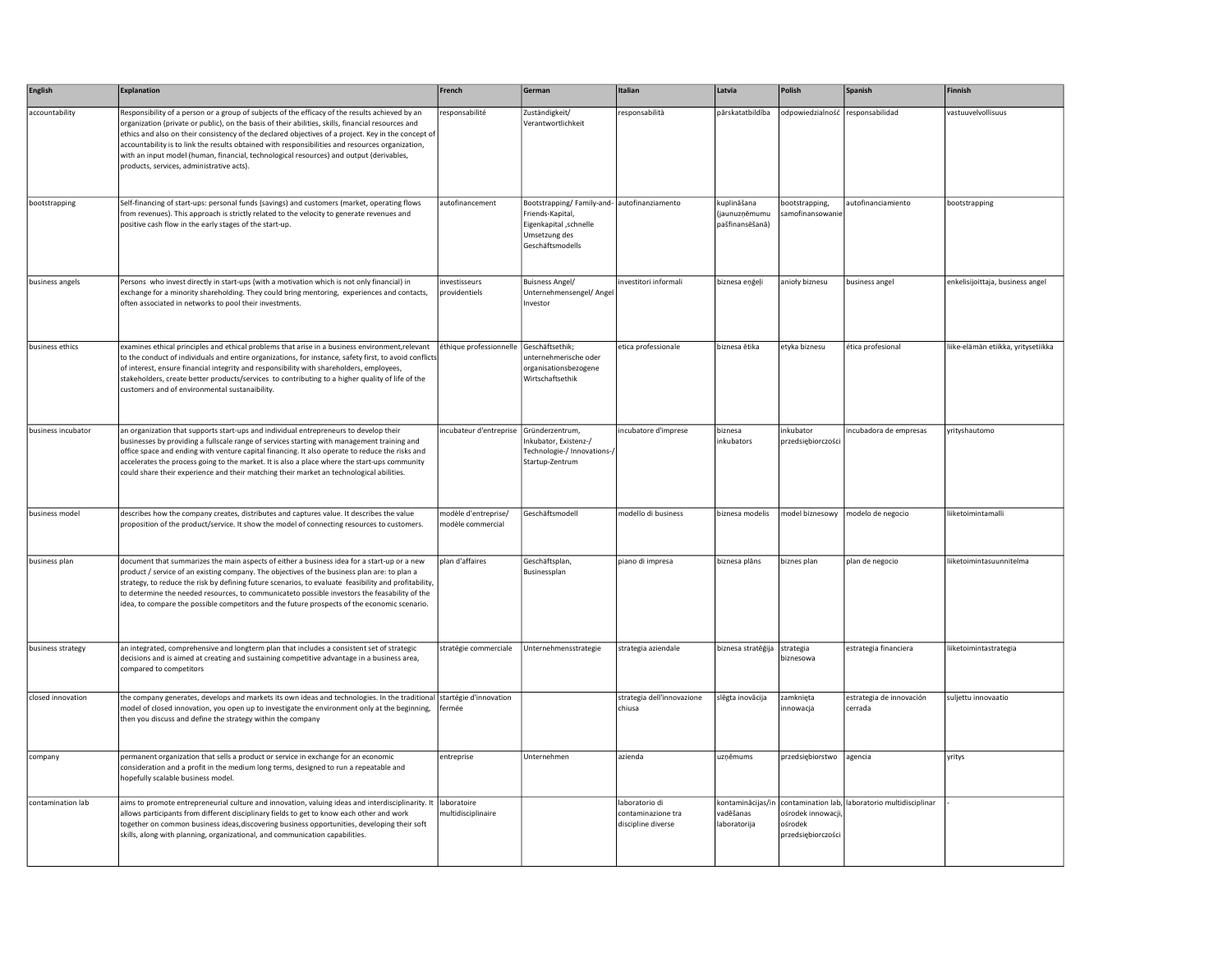| <b>English</b>             | <b>Explanation</b>                                                                                                                                                                                                                                                                                                                                                                                                                                                             | French                                            | German                                             | Italian                                         | Latvia                          | Polish                                                    | Spanish                                     | Finnish                   |
|----------------------------|--------------------------------------------------------------------------------------------------------------------------------------------------------------------------------------------------------------------------------------------------------------------------------------------------------------------------------------------------------------------------------------------------------------------------------------------------------------------------------|---------------------------------------------------|----------------------------------------------------|-------------------------------------------------|---------------------------------|-----------------------------------------------------------|---------------------------------------------|---------------------------|
| crowdfunding               | Fundraising, mostly through the Internet, through small contributions from very large groups<br>that share the same interest or a common project or intend to support an innovative idea                                                                                                                                                                                                                                                                                       | financement<br>participatif/ collecte de<br>fonds | Crowdfunding                                       | raccolta di fondi                               | pūļa finansējums                | crowdfunding,<br>finansowanie<br>społecznościowe          | Crowdfunding                                | joukkorahoitus            |
| crowdsourcing              | Request for ideas, suggestions, opinions, addressed to Internet users by a company or a private externalisation des<br>individual in view of the realization of a project or the solution of a problem: the company takes solutions/ sous-<br>a function once performed by employees and outsource it to an undefined network of people in traitance de services<br>the form of an open call.                                                                                  |                                                   | Crowdsourcing                                      | esternalizzazione di soluzioni pūļa finansējuma | piesaiste                       | crowdsourcing,<br>pozyskiwanie<br>zasobów<br>społeczności | subcontratación de servicios                | joukkoistaminen           |
| death valley               | It is the gap between the early-stage of innovation (initial phase of the TRL-knowledge<br>generation) and the maturity for the market (business development), where business ideas are<br>weaker. The proof of concept phase (technology development) intervenes in this step to reduce<br>technology uncertainty. Crucial is the process of moving the ideas/early stage knowledge to the<br>market. Most of the ideas are not able to survive in crossing the death valley. | vallée de la mort                                 |                                                    | valle della morte                               | nāves ieleja                    | dolina śmierci                                            | Valle de la Muerte                          | kuolemanlaakso            |
| debt capital               | short, medium and long-term loan, provides for repayment terms and the regular payment of<br>interests. Bank usually asks for guarantees. They are usually needed in the initial stage of the<br>start-up. They usually require guaranties even in today part of them could be supported by the<br>State.                                                                                                                                                                      | capital d'emprunt                                 |                                                    | capitale di debito                              | parādu kapitāls                 | kapitał dłużny                                            | capital de la deuda                         | velkapääoma               |
| disruptive innovation      | a company consolidated on the market (incumbent) is beaten and surpassed in its competitive<br>positioning by a new economic entity (newcomer), which becomes the market leader.<br>Technological change is typically characterized by a period of incremental innovation followed<br>by a radical innovation leap that creates discontinuity. In same case destroying the existing<br>market.                                                                                 | innovation disruptive                             | Disruptive Technologie/<br>nnovation               | innovazione dirompente                          | graujoša inovācija              | innowacja<br>przełomowa                                   | innovación disruptiva                       | disruptiivinen innovaatio |
| elevator pitch             | short, concise and incisive presentation with which a potential entrepreneur introduces her/his argumentaire éclair<br>idea, of a startup or business both to investors or to start-up contest.                                                                                                                                                                                                                                                                                |                                                   | Elevator Pitch                                     | presentazione breve                             | lifta runa                      | błyskawiczna<br>prezentacja                               | krótka przemowa, presentación breve         | hissipuhe                 |
| entrepreneurial education  | Help students, graduates and researchers to think about entrepreneurship as a possible future<br>work for themselves. It requires a training in the fundamental stages of the entrepreneurial<br>process including: opportunity discovery/creation, opportunity evaluation, opportunity<br>exploitation.                                                                                                                                                                       | éducation/ formation<br>entrepreneuriale          |                                                    | formazione imprenditoriale                      | uznēmējdarbības<br>izglītība    | kształcenie w<br>zakresie<br>przedsiębiorczości           | formación empresarial                       | yrittäjyyskoulutus        |
| entrepreneurial skills     | they combine a range of technical, management and personal skills (OECD) and are related to<br>an individual's ability to turn ideas into action; they include creativity, innovation and risk-<br>taking and value creation.                                                                                                                                                                                                                                                  | compétences<br>entrepreneuriales                  |                                                    | abilità imprenditoriali                         | uzņēmējdarbības<br>prasmes      | umiejętności w<br>zakresie<br>przedsiębiorczości          | habilidades emprendedoras                   | yrittäjätaidot            |
| entrepreneurial university | An entrepreneurial university can be any university that contributes to creating entrepreneurial université<br>thinking in its community, facilitating entrepreneurial behaviour through research, teaching and entrepreneuriale<br>knowledge exchange activities within the entrepreneurial domain. It encourage the use of<br>knowledege both as possibilty of creation of high qualified job opportunities and as a economic<br>value creation activities.                  |                                                   |                                                    | università imprenditoriale                      | uzņēmējdarbības<br>universitäte | przedsiębiorczy<br>uniwersytet                            | universidad emprendedora                    | yrittäjämäinen yliopisto  |
| entrepreneurship           | The entrepreneurial process is organized in three main steps: research or discovery of<br>opportunities, evaluation of opportunities, exploitation of opportunities. It requires a mind set<br>that could also obtained through education or through imitation of successful entrepreneurs.<br>The entrepreneur requires self confidence, attitude to risk, hope for a better future and<br>leadership. Entrepreneurship in closely interwined with innovation.                | entrepreneuriat                                   | Unternehmertum/<br>Unternehmergeist/<br>Gründertum | imprenditorialità                               | uzņēmējdarbība                  | przedsiębiorczość emprendimiento                          |                                             | yrittäjyys                |
| foresight                  | To reduce the initial uncertainty in a project, anticipate possible constraints and opportunities,<br>take the time to study the feasibility, bring together the different teams involved, deepen the<br>concept, carry out a risk assessment. Putting deep attention both to consumers expectation and<br>technology development.                                                                                                                                             | anticipation/<br>prévoyance                       |                                                    | anticipazione                                   | nākotnēšana                     | forseight,<br>prognozowanie                               | anticipación                                | kaukokatseisuus           |
| knowledge economy          | economy based on the production, distribution, management and use of knowledge and<br>information for value creation. We live the era in which more and more the intangible assets of<br>a company will prevail on the tangible ones. Its obvious implication is the rise in the needed<br>levels of education.                                                                                                                                                                | économie des<br>connaissances                     |                                                    | economia della conoscenza                       | zināšanu<br>ekonomika           | na wiedzy                                                 | gospodarka oparta economía del conocimiento | osaamistalous             |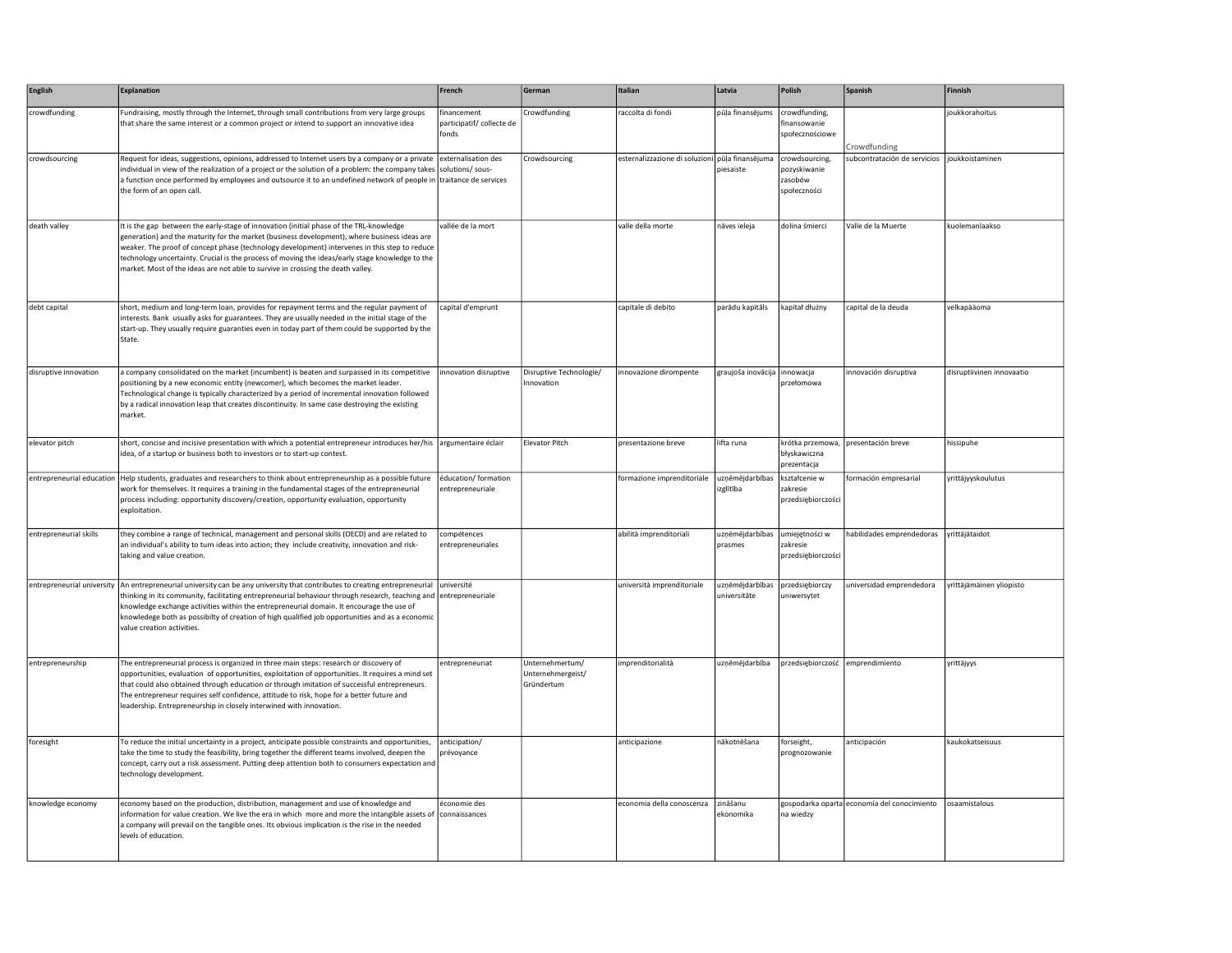| English                         | <b>Explanation</b>                                                                                                                                                                                                                                                                                                                                                                                                                                                                                                                                                      | French                                                                          | German                                         | Italian                                                      | Latvia                                          | Polish                                             | Spanish                                                         | Finnish                                             |
|---------------------------------|-------------------------------------------------------------------------------------------------------------------------------------------------------------------------------------------------------------------------------------------------------------------------------------------------------------------------------------------------------------------------------------------------------------------------------------------------------------------------------------------------------------------------------------------------------------------------|---------------------------------------------------------------------------------|------------------------------------------------|--------------------------------------------------------------|-------------------------------------------------|----------------------------------------------------|-----------------------------------------------------------------|-----------------------------------------------------|
| knowledge transfer              | Progressive process of knowledge and skills adaptations with the aim of making innovative<br>technologies available to society, contributing to economic growth and, in some cases<br>determination of a strong social impact.                                                                                                                                                                                                                                                                                                                                          | transfert de<br>connaissances                                                   | Wissenstransfer                                | trasferimento della<br>conoscenza                            | zināšanu pārnese transfer wiedzy                |                                                    | transferencia del<br>conocimiento                               | tietämyksen siirto                                  |
| impact entrepreneurship         | make impact an endogenous force in innovation processes, business models, financial<br>instruments and policies                                                                                                                                                                                                                                                                                                                                                                                                                                                         | entrepreneuriat<br>d'impact                                                     |                                                | imprenditorialità ad alto<br>impatto                         | ietekmīga<br>uzņēmējdarbība                     | wpływ<br>przedsiębiorczości                        | emprendimiento de alto<br>impacto                               | vastuullinen yrittäjyys                             |
| inbound innovation              | adoption, transformation and combination of external input, knowledge, skills, technologies, to<br>innovate within the company (outside-in)                                                                                                                                                                                                                                                                                                                                                                                                                             | l'innovation provenant<br>de sources externes                                   |                                                | innovazione da fonti esterne                                 | ienākošā<br>nvestīcija                          | innowacja<br>zewnętrzna                            |                                                                 | sisäinen innovaatio                                 |
| innovation                      | To be called innovation are necessary three main aspects: novelty (something not previously<br>existing - not necessarily at world level); utility (it must improve people life satifaying customers<br>(society) needs or desires: economic and financial sustanaibility (generates economic value and<br>defines a potential market. The concept of innovation is different from the invention. It<br>combines creativity, entrepreneurial capacity and ability to determine changes. There several<br>forms of innovation: product, process, organizational, market. | innovation                                                                      | Erfindung, Innovation                          | innovazione                                                  | inovācija                                       | innowacja                                          | innovación                                                      | innovaatio                                          |
| intrapreneurship                | Creating an organisational context within a company in which individual employees are<br>encouraged to make autonomous choices including exploration, evaluation and exploitation<br>activities of their day-to-day-work.                                                                                                                                                                                                                                                                                                                                               | intrapreneuriat/ l'esprit<br>d'entreprise des<br>employés d'une<br>organisation |                                                | imprenditorialità dei<br>dipendenti di una<br>organizzazione | uzņēmējdarbības<br>gara veicināšana<br>uznēmumā | wewnętrzna<br>przedsiebiorczość                    | espíritu empresarial de los<br>empleados de una<br>organización | sisäinen yrittäjyys                                 |
| investment                      | given an initial allocation of resources, it will generate, possibly, future cash flows and profits in<br>the medium-long term. It counts on the recovery of the initial investment and a financial return<br>on it. The investments are correlated with the business risk and the market maturity of the<br>investment. A reward for the financial resources invested is expected but in some case (quit<br>often) the investors burns money.                                                                                                                          | investissement                                                                  | Investition                                    | investimento                                                 | investīcija                                     | inwestycja                                         | inversión                                                       | investointi, sijoitus                               |
| leadership                      | Leadership is an exercise of power that affects the individual in her/his sphere of relationships.<br>Different from formal power, it is associated with the person, it is not assigned to an<br>organizational role but is recognized.                                                                                                                                                                                                                                                                                                                                 | Leadership, direction                                                           | Führung/Leitung                                | guida, direzione                                             | līderība                                        | przywództwo                                        | guía, dirección                                                 | johtajuus                                           |
| marketing                       | The management process responsible for identifying, anticipating and satisfying customer<br>requirements profitably                                                                                                                                                                                                                                                                                                                                                                                                                                                     | marketing                                                                       | Marketing                                      | commercializzazione,<br>lanciare sul mercato                 | märketings                                      | marketing                                          | marketing, lanzamiento al<br>mercado                            | markkinointi                                        |
| microfinance                    | financial institutions that provide services such as banking, lending, and insurance to the poor<br>and disadvantaged who otherwise have no access to these credit services                                                                                                                                                                                                                                                                                                                                                                                             | microfinance                                                                    | Mikrofinanzierung/Mikroke microcredito<br>dite |                                                              | mikrofinansējums                                | mikrofinansowani                                   | microcredito                                                    | mikrorahoitus, mikrofinanssi                        |
| minimum viable product<br>(MVP) | it is the version of a product with just enough features to be usable by the first customers, who produit minimum viable<br>can then provide feedback for the future development of the product.                                                                                                                                                                                                                                                                                                                                                                        |                                                                                 |                                                | prodotto minimo<br>funzionante                               | minimāli<br>dzīvotspējīgs<br>produkts           | produkt o<br>kluczowej<br>funkcjonalności          | producto mínimo viable                                          | MVP, tuotteen varhainen<br>julkaisukelpoinen versio |
| mission                         | University mission: education, research, technology and knowledge transfer, student<br>placement.<br>Company mission: development, production, profit (for shareholders) and improving the impact<br>(employes, social, environmental, inequality, gender, transparency and integrity).                                                                                                                                                                                                                                                                                 | mission                                                                         | Aufgabe                                        | missione                                                     | misija                                          | misja                                              | misión                                                          | missio                                              |
| open innovation                 | From «know-how» to «know-where»: trying to capture as much innovation around as one can.<br>In the open innovation model, a company leverages both its own ideas and technologies as well<br>as those from other organizations, seeks ways to bring its in-house ideas and technologies to<br>market by deploying pathways outside its current businesses.                                                                                                                                                                                                              | innovation ouverte                                                              |                                                | innovazione aperta                                           | atvērtā inovācija                               |                                                    | otwarta innowacja innovación abierta                            | avoin innovaatio                                    |
| outbound innovation             | underutilized internal assets are exploited to undertake innovation actions outside the company   l'innovation sortante/<br>(inside-out)                                                                                                                                                                                                                                                                                                                                                                                                                                | externe                                                                         |                                                | innovazione dall'impresa<br>verso l'esterno                  | izejošā inovācija                               | innowacja<br>wychodząca                            | innovación externa                                              | lähtevä innovaatio                                  |
| out-licensing                   | A license on a technology consists of a contract for which its legal holder, the licensor, gives the<br>right to use the technology to a third party, the licensee, in exchange for monetary or non-<br>monetary compensation                                                                                                                                                                                                                                                                                                                                           | l'octroi de licences                                                            | auslizenzieren                                 | concessione di licenze                                       | licencēšana                                     | licencjonowanie                                    | licenciar                                                       | lisensointi                                         |
| patent                          | The patent right for industrial invention gives the right to exclude others from the right to deal<br>with a given invention / technology                                                                                                                                                                                                                                                                                                                                                                                                                               | brevet                                                                          | Patent                                         | brevetto                                                     | patents                                         | patent                                             | patente                                                         | patentti                                            |
| proof of concept                | the purpose of which is to verify that certain concepts or theories have the potential for real-<br>world application and to determine feasibility                                                                                                                                                                                                                                                                                                                                                                                                                      | démonstration d'une<br>idée                                                     | Machbarkeitsstudie/<br>Machbarkeitsnachweis    | dimostrazione di un'idea                                     | koncepcijas<br>pamatojums/pier<br>ādījums       | proof of concept,<br>dowód słuszności<br>koncepcji | demostración de una idea                                        | konseptin toimivuuden osoitus                       |